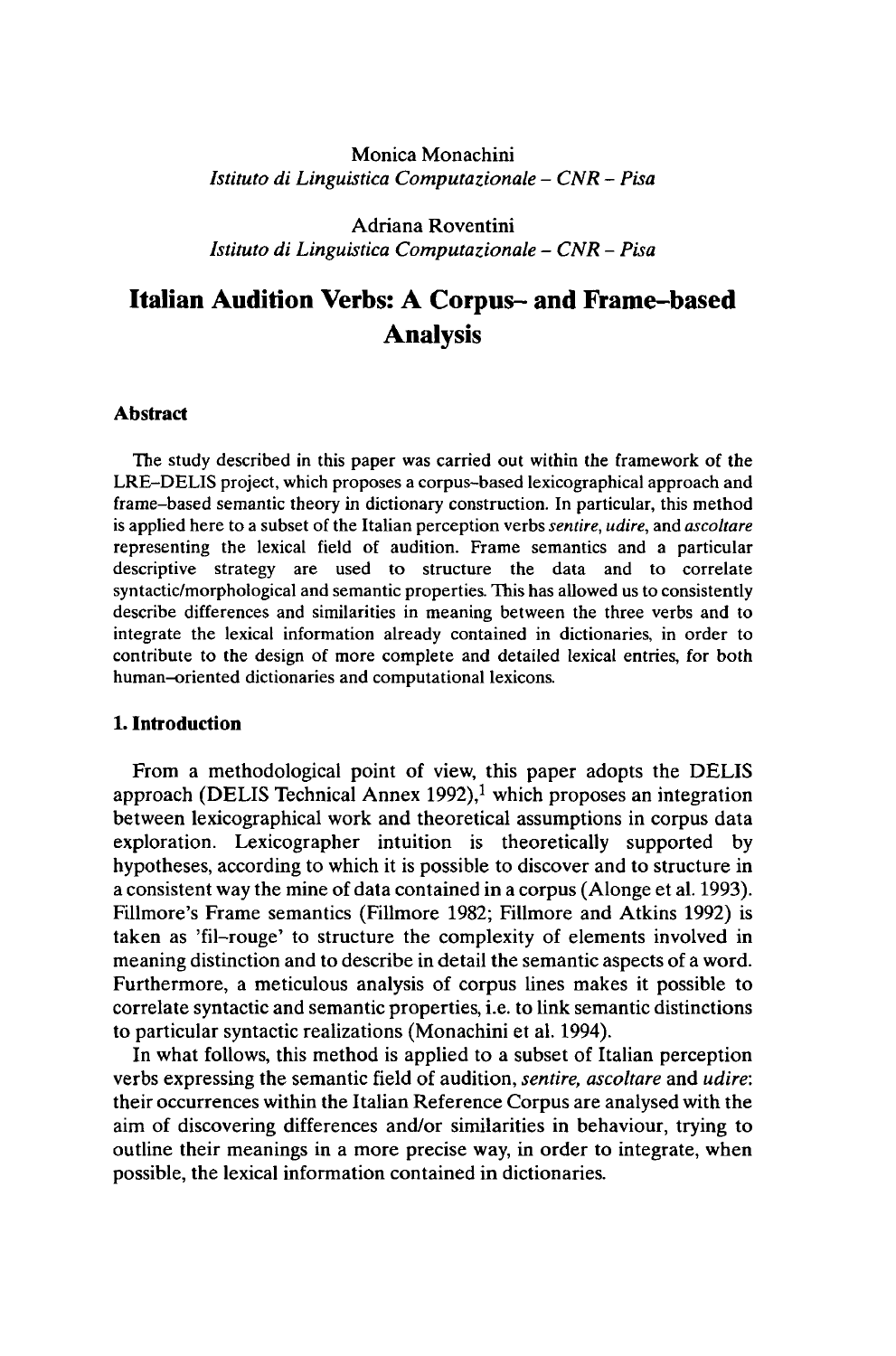In native speaker intuition, the three verbs can be represented at opposing corners of a triangle: *ascoltare* (to listen to), on the one hand, is used to express audition when the will of the perceiving subject is involved; *udire* (to hear), on the other hand, expresses non-voluntary perception. Things are more complicated with *sentire,* which either covers all the perception fields except vision or, as far as audition is concerned, corresponds in meaning to both *ascoltare* and *udire.* Of the three verbs, *sentire* appears as the most general and the most frequent, often acting, it would seem, as a stand-in for the other two more specific verbs. For these reasons it is important to provide criteria which can help to distinguish the two primary meanings, in particular for both Italian learners and translators.

The most commonly used Italian dictionaries, Zingarelli and Garzanti, provide no consistent information about the actual usage of these verbs, and contribute even less to explaining the different contexts and situations in which each verb is employed. A rapid look at their definitions is sufficient to demonstrate both inconsistency and typical circularity.

The first definition of *ascoltare* in Garzanti is:

- *'udire con attenzione'* (to hear with attention);

in Zingarelli:

- *'stare <sup>a</sup> sentire'* (to be listening).

Garzanti presents two word senses of*sentire* in its audition sense, which are formulated as follows:

- *'udire, ascoltare, prestare attenzione'* (to hear, to listen, to pay attention),

- *'informarsi, venire a sapere'* (to inquire, to learn).

In the Zingarelli entry, which is the most complete and better structured, all the meanings associated with the audition modality are listed under the first word sense.

No other explicit clue is provided concerning the different meanings, i.e. *ascoltare* or *udire* relative to the passive or active actitude of the experiencer, or with regard to the admitted (or non-admissible) syntactic structures, or even lessthe connection between meaning and syntactic and/or morphologic realization.

For this type of information, corpus data provides the necessary evidence.

#### **2. Linguistic analysis of corpus evidence**

The annotation phase of corpus lines has been carried out using the F.A.T. toolimplemented in Pisa (Federici 1993) and following the DELIS encoding scheme (Krüger and Heid 1993) which allows a detailed description of each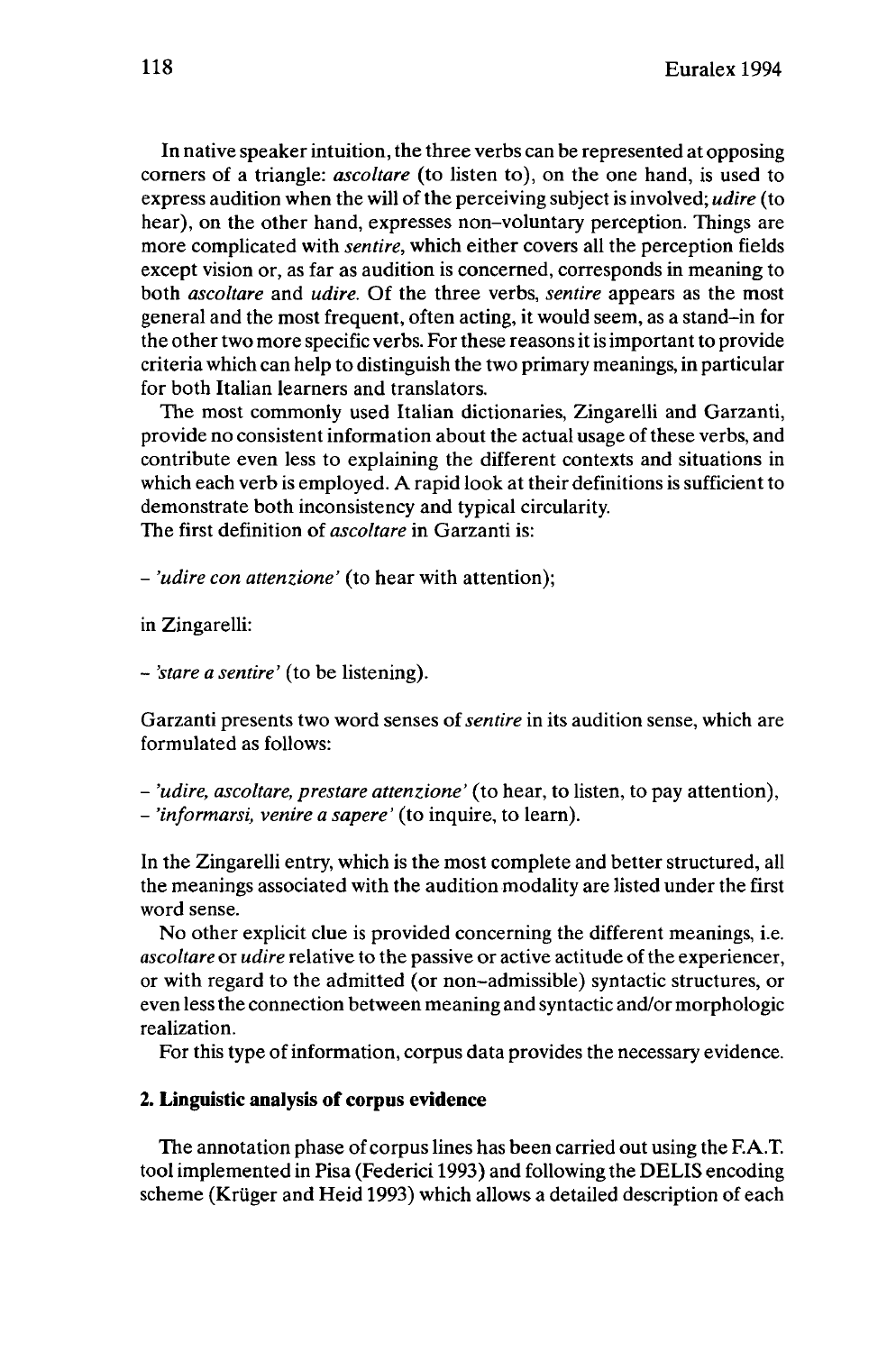analysed context, as shown in Figure 1. The focus of the linguistic analysis is the correlation between the syntactic and the semantic properties of these verbs. Hence, the clues identifying what distinguishes the passive vs. active attitude, as well as the various shifts of meaning and contact points between *sentire-ascoltare* and *sentire-udire,* are evidenced in terms of syntactic patterns(subcategorization structure, clause complementation) and in terms of semantic features (selectional restrictions, semantic class of typical objects and typical modifiers, frame elements).

#### **2.1 Syntax**

#### **2.1.1 Meaning and syntactic structures**

Since *sentire* is the richest in meaning and syntactic configurations, it will be taken as reference point on typical patterns; the two other verbs will be described as regards their similarities or differences.

The transitive form of the verb shows the following argument structure:

| (a) |  |  | $NP + V + NP$ (+ PP-complements)                                     |
|-----|--|--|----------------------------------------------------------------------|
| (b) |  |  | $NP + V + (NP) + VP$ (bare infinitive) / + VP (bare infinitive) + NP |
| (c) |  |  | $NP + V + NP + che (pseudo-relative)$                                |
| (d) |  |  | $NP + V + that clause$                                               |

The intransitive and reflexive forms are also attested, but with peculiar meanings: the first, often accompanied by the pleonastic clitic particle *ci,* expresses the bare physical capacity of hearing: *Egli non sente/non ci sente* (He can't hear). The reflexive form *sentirsi* is used as reciprocal, with the meaning of 'to speak to someone on the phone'.

*Ascoltare* and *udire* only present the transitive form and both share with *sentire* pattern (a), but differentiate as regards (b), (c) and (d).

Patterns (b) and (c) constitute the so-called perceptive construction, extensively studied in the literature (Renzi 1991; Burzio 1986). The two typical syntactic patterns which alternate in this construction are the bare infinitive (with subject controlled by the object of the governing verb) and the pseudo-relative clause (Cinque 1992).

At the intuitive level, this construction is allowed with the three audition verbs, but the systematic observation of the actual usage of the perceptive construction in the corpus has shown idiosyncrasies connected with their semantic similarities and differences. The construction appears to be frequently used with *udire* (about 50% of corpus lines contain it), and *sentire,* while it is scarcely used with *ascoltare* (only 26 instances: 1%); this suggests a strong correlation with passive perception.

The same behaviour has been observed as regards construction (d): no instances appear within the subset of *ascoltare,* while the construction shows a high frequency in *sentire* and some occurrences in *udire.*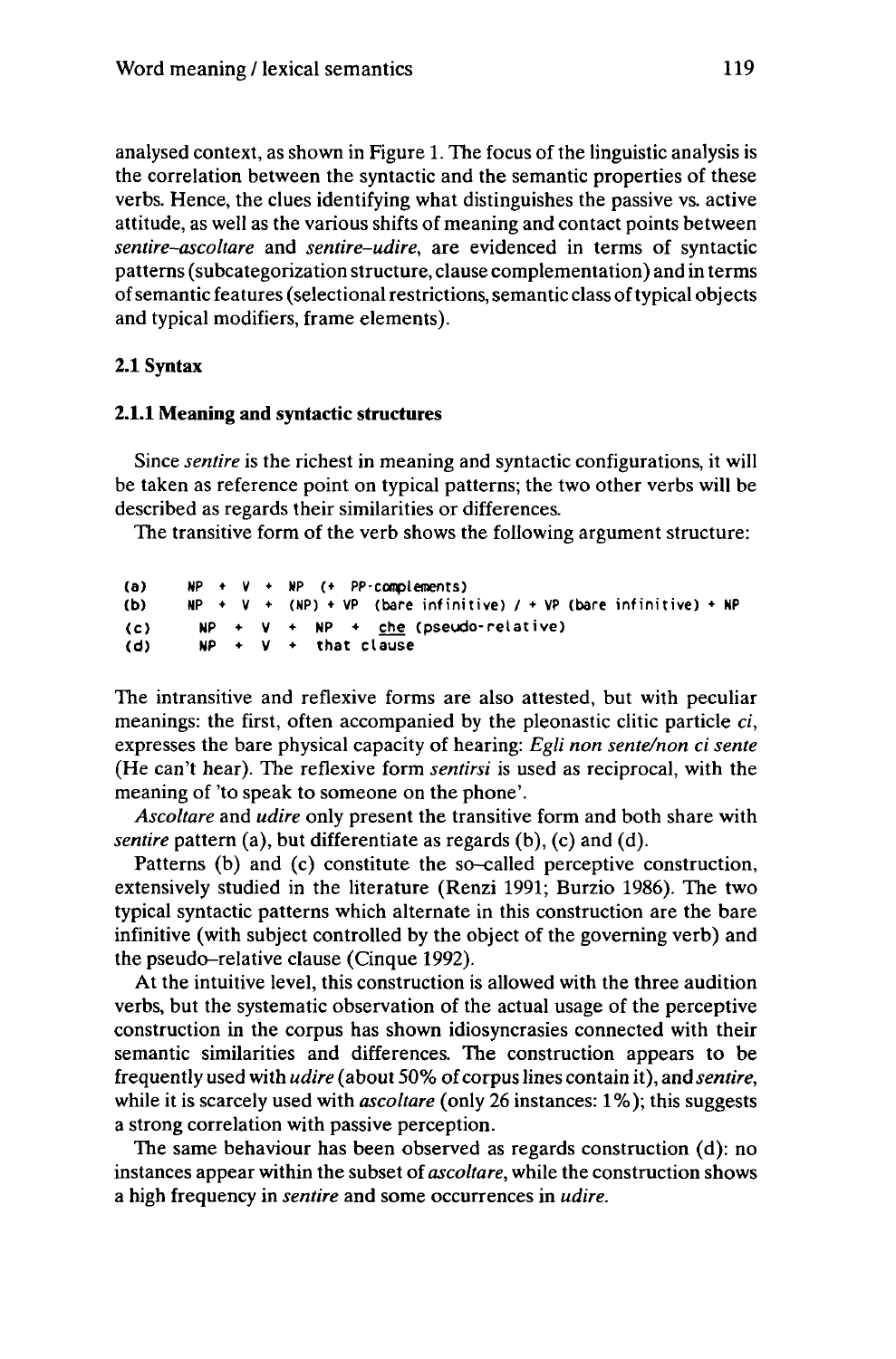Ascoltare typically presents pattern (a), in the following variants in which the object can be expressed (or not):

| $MP + V + Adj$ , or Past Part,              | $+ NP$ | ascoltava attento                               | he listened careful(ly)                                  |
|---------------------------------------------|--------|-------------------------------------------------|----------------------------------------------------------|
| $MP + V + PP$ -con / in / a / per           | $+ NP$ | ascolta con interesse                           | he listens with interest                                 |
| $NP + V + \text{model}$ Adverb              | $+ NP$ | ascoltava distrattamente he listened carelessly |                                                          |
| $NP + V + Gerundive sentences$              | $+ NP$ | ascolta approvando be listens approvingly       |                                                          |
| $NP + V + Sub$ . Clause subj.control + $NP$ |        |                                                 | ascolta senza aprire bocca ' ' without opening his mouth |

These constructions act as manner complements in the context, specifying the mental and/or physical attitudes of the experiencer with respect to perception and reinforcing the active sense contained in *ascoltare.* These types of patterns are absent within the subset of *udire* and are rarely attested with *sentire,* except in those contexts where it is the carrier of an active value (see 2.1.3), as for example in *Mario stava a sentire a bocca aperta* (M. was listening with his mouth open).

A further proofofthe double valence of*sentire* and ofthe sharp opposition between *ascoltare* and *udire* is the fact that, unlike *ascoltare* and *sentire, udire* does not allow the causative construction: *Mariofece sentire/ascoltare ildisco a Maria* (M. made M. listen to the record) and not *\*Mario fece udire il disco a Maria* (\*M. made M. hear the record).

### **2.1.2 Meaning and morphologic features**

As regards cases in which particular meanings are strictly correlated to some morphological inflections, a similar behaviour was found concerning *sentire* and *ascoltare,* in connection with the exhortative/imperative construction. All the syntactic variants of this pattern are restricted to specific inflected forms, (2nd sing./pl. Imperative and 3rd sing, present Subjunctive used as polite form). The construction is peculiar to the colloquial register and the sense of audition sharply moves towards an active way of perceiving. In this case the verbs are used to establish a contact between speakers and recall the attention of the listener to something: as can be seen from the examples below *sentire* exactly corresponds to *ascoltare:*

|     | sentire / ascoltare |                       |            | + punctuation marks (+ proper noun/noun denoting person)                                |
|-----|---------------------|-----------------------|------------|-----------------------------------------------------------------------------------------|
| Ex: | Listen.             | Listen, Listen, layer | Listen. M. | Ascolta. Senti, Senta, avvocato Ascolta, Maggie Sentite, disse Henry<br>Listen, H. said |

Another construction shared by *sentire* and *ascoltare* with a shift of meaning towards the speech act sense was found to be preferably associated with past participles in the passive voice used in particular in the future and in the present perfect form, as in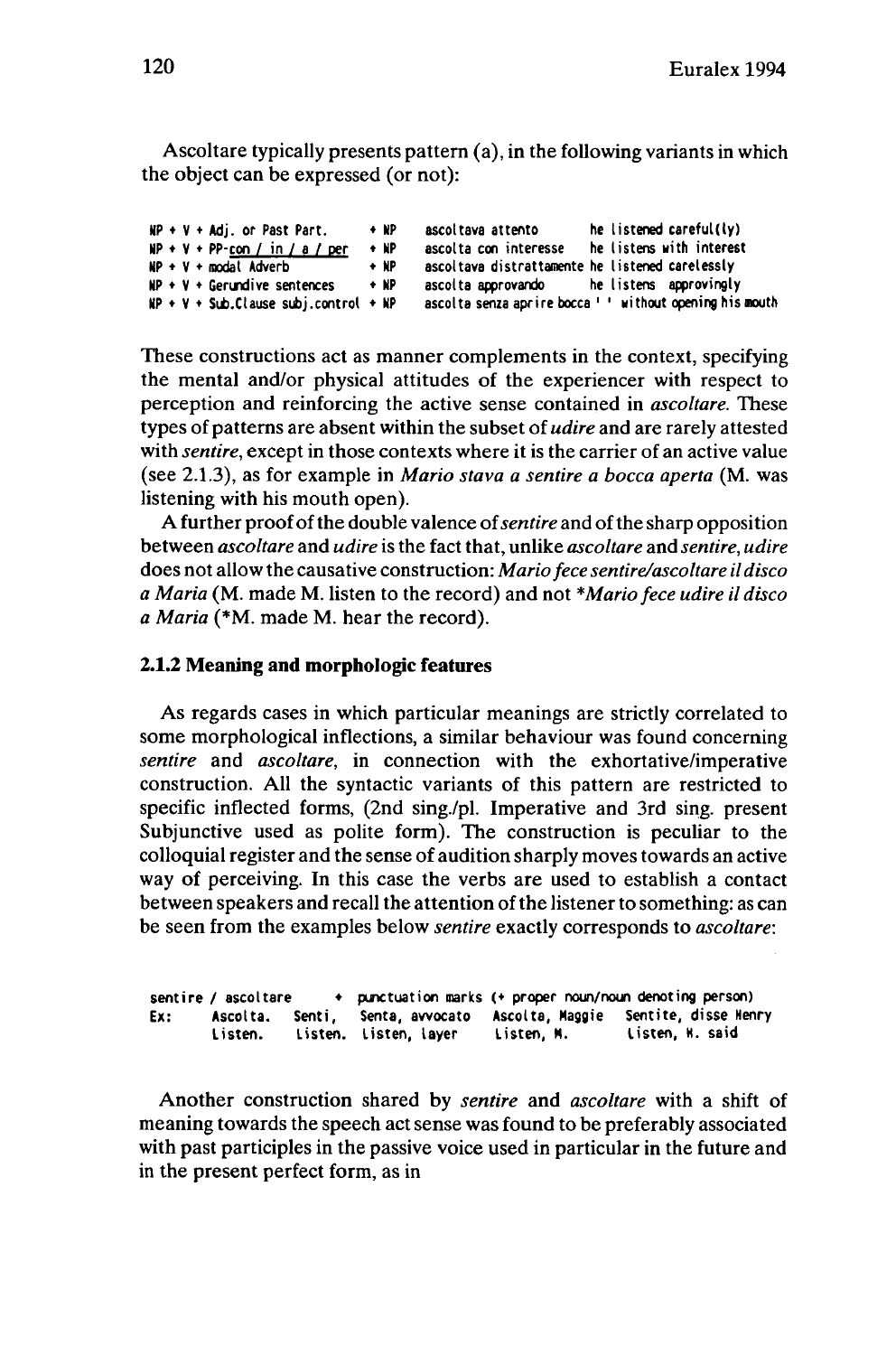**Domani sara' ascoltato/sentito il boss M.G. The boss M.G. will be listened to tomorrow**

These forms are used in quite a euphemistic way instead of *interrogare* (to interrogate) when the listener is a magistrate, and they are typical of the judicial language.

#### **2.1.3 Complex verbal forms**

Another useful point aimed at identifying the connections between *ascoltare* and *sentire* is concerned with complex verbal forms constituted by modal and movement verbs as governing predicates plus the infinitive of the perception verbs as governed with controlled subject. A few examples are:

| andare a sentire      | stare a sentire          | mettersi a sentire     |
|-----------------------|--------------------------|------------------------|
| to go to listen       | to be listening          | to start listening     |
| fermarsi ad ascoltare | affacciarsi ad ascoltare | chinarsi ad ascoltare  |
| to stop to listen     | to lean out to listen    | to bend down to listen |

From a semantic point of view, the governing verbs transfer their active character onto *sentire,* which in these contexts implies a conscious subject in the perception. Such governing predicates were not found with *udire.*

#### **2.2 Semantics**

In the following, the argument structure and the sentential complementation described in the preceding sections will be discussed in terms of Frame Elements and relevant semantic classes. In this way, further features will be added to the analysis of*sentire* with respect to the other two verbs of the field. The audition Frame is constituted by two major Frame Elements, corresponding to subject and object of perception.

#### **2.2.1 Experiencer**

The subject represents the Experiencer that can be subdivided into (i) active, whose mental attitude is actively involved in the process of audition (proper to *ascoltare),* and (ii) passive, who bears audition independent of his will (proper to *udire). Sentire,* depending on the context, admits both types: in most cases, the subject (as in *udire)* is represented by the impersonal *si,* which can be interpreted as a generic, indefinite Experiencer, seen in a passive attitude; in other cases, *sentire* shares with *ascoltare* the active Experiencer, i.e. in complex verbal forms, in the juridical domain and in allocutive constructions (expressed with a vocative). The semantic class to which the Experiencer belongs is 'human' and, in some cases, 'animal'.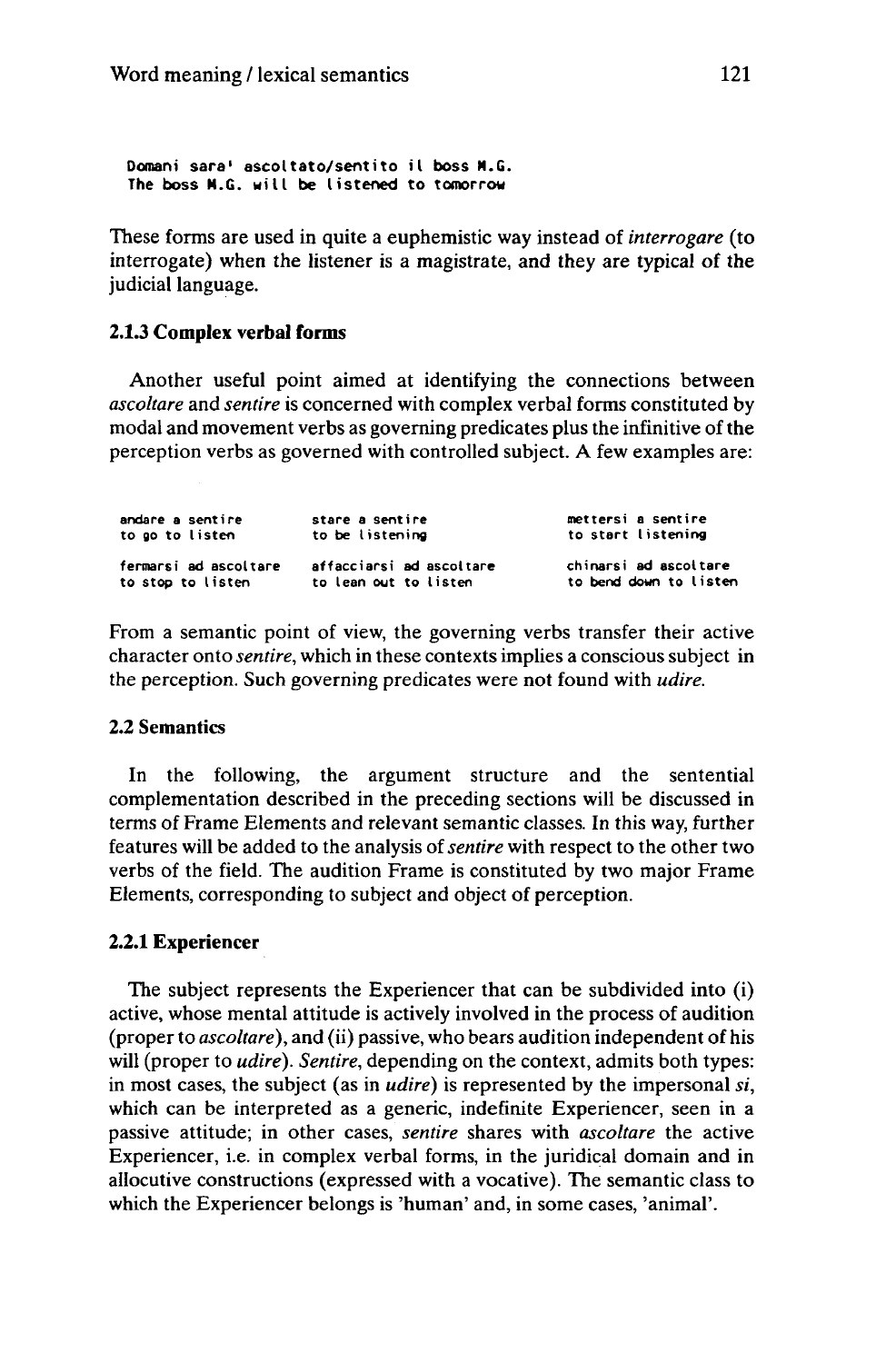## **2.2.2 Percept**

The object of the perception, i.e. what is heard, is defined as Percept. This Frame Element, given the rich argument structure of these verbs, is divided into subtypes, as described below.

The NP-object can represent either the Percept-Source or the Percept-Stimulus. An immediate criterion for disambiguation between the two is represented by the semantic class: 'human', 'animal', 'artifact' and 'natural phenomena' are typical as Source, while 'sound' and 'speech', 'gestures', usually express Stimuli. Ifthe NP-objectis a Stimulus, the Source, when expressed, is found in a *PP-di:*

| to listen to mother/the voice | sentire la mamma-SRC/la voce-STM udire il leone-SRC/il ruggito-STM<br>to hear the lion/the roar | ascoltare l'amico-SRC/il discorso-STM<br>to listen to the friend/the speech |
|-------------------------------|-------------------------------------------------------------------------------------------------|-----------------------------------------------------------------------------|
| la voce-STM della mamma-SRC   | il ruggito-STM del leone-SRC                                                                    | il discorso-STM dell'amico-STM                                              |
| the voice of the mother       | the roar of the lion                                                                            | the speech of the friend                                                    |

The three verbs show some differences concerning the selectional preferences for the typical objects as Stimuli:

- *Sentire,* as the most frequent and general, presents the widest range of semantic classes: 'sound' goes from *suono*, the hypernym of the class passing through the synonyms or hyponyms *rumore* (the most frequent, 67 instances),*fruscio, richiamo, rombo, ronzio, scalpitio, ticchettio* (noise, rustle, call, rumble, buzz, pawing, ticking) etc., down to the extreme of onomatopeia, *clic, tic-tic, plop,* etc. The subclass of 'animal sounds' is also frequently attested as clearly linked to animal Sources. In the class of'speech acts', *voce* (voice) represents the most used object, together with a few instances of *discorso, parole, opinione, parère* (speech, words, opinion), etc. All these Stimuli are connected to a human Source type. With Sources expressed by nouns denoting technical experts, *tecnico, dottore, avvocato* (engineer, doctor, lawyer), the sense ofthe verb is *consultare, interpellare* (to consult) someone in order to know his opinion or follow his advice, in the field of voluntary audition.

- *Udire* operates selectional preferences on the class of 'sound', which is the most frequent and attested in all its range, including onomatopeia; the class of 'speech acts' *(voce,* in particular) is also attested.

- *Ascoltare* prefers 'speech acts' such as *voce* (voice) and *discorso, parole, storie, racconti, letture, commenti* (speech, words, tales, stories, readings, comment), i.e. a particular subclass which implies the attention of the Experiencer and human Source type. The class of 'music' *musica, dischi, concerto, rock* (music, records, concert, rock) (with *musica* as the most frequent) is frequently selected. The class of 'sound' is also attested with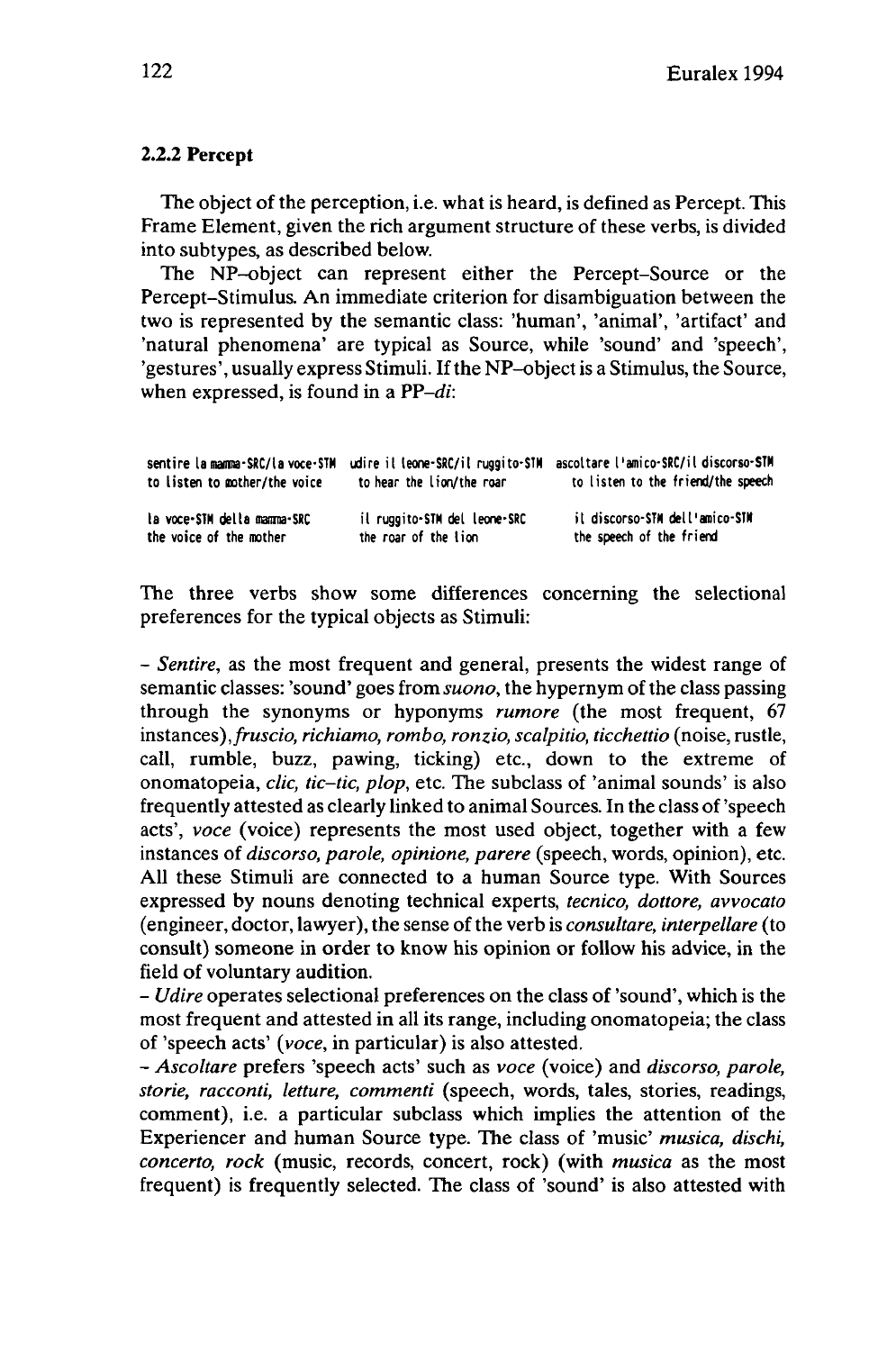*ascoltare,* but this verb does not present the same rich 'nuance' of sounds as the other two.

Voice appears to be indifferently used with the two attitudes: as a matter of fact it can be seen at the opposite ends of the two sets, as the intersection between the two semantic classes 'speech acts' and 'sound', which are preferred by the active and passive attitude respectively.

The perceptive construction, from a frame semantic point of view, expresses an Interpretation. In this construction the semantic classes preferred are those of 'speech acts' and 'sound/noise production' verbs.

```
(a) sent i i aprire/chiudere la porta
    I heard the door open/close
```

```
(b) immediatamente si senti' il rumore di una porta che si apriva/che si chiudeva
    immediately the noise of a door opening/closing was heard
```
In (a) perception and interpretation of the opening and/or the closing of the door are immediate, i.e. +direct. In (b) the Experiencer perceives the Stimulus by ear and then interprets the perception: in this case, the interpretation seems to be mediated by the subject, i.e. of -direct type.

The *that-clause* is used with *sentire* and *udire,* while it is absent with *ascoltare.*

- **(c) Senti' che nell'altra stanza c'era gente He heard that there were people in the other room**
- **(d) dalla voce senti' che era suo padre from the voice he heard that it/he was his father**

In the above examples, the Experiencer deduces something from an auditive perception: he makes an Inference. The sense is *dedurre* (to deduce), *accorgersi* (to realize). The sentence (d) attests an example of Stimulus rendered by a *PP-da,* a rare syntactic realization which is only found in connection to the Inference.

The *that-c\ause* can also semantically express a reported fact, as in:

**Senti' che M. era stato licenziato He heard M. had been sacked ... udire che mio padre era stato ferito ... to hear that my father had been injured**

Here *sentire* and *udire* share the sense of*sentir dire* (to hear), *venire a sapere* (to learn) with a shift towards the cognition verb class.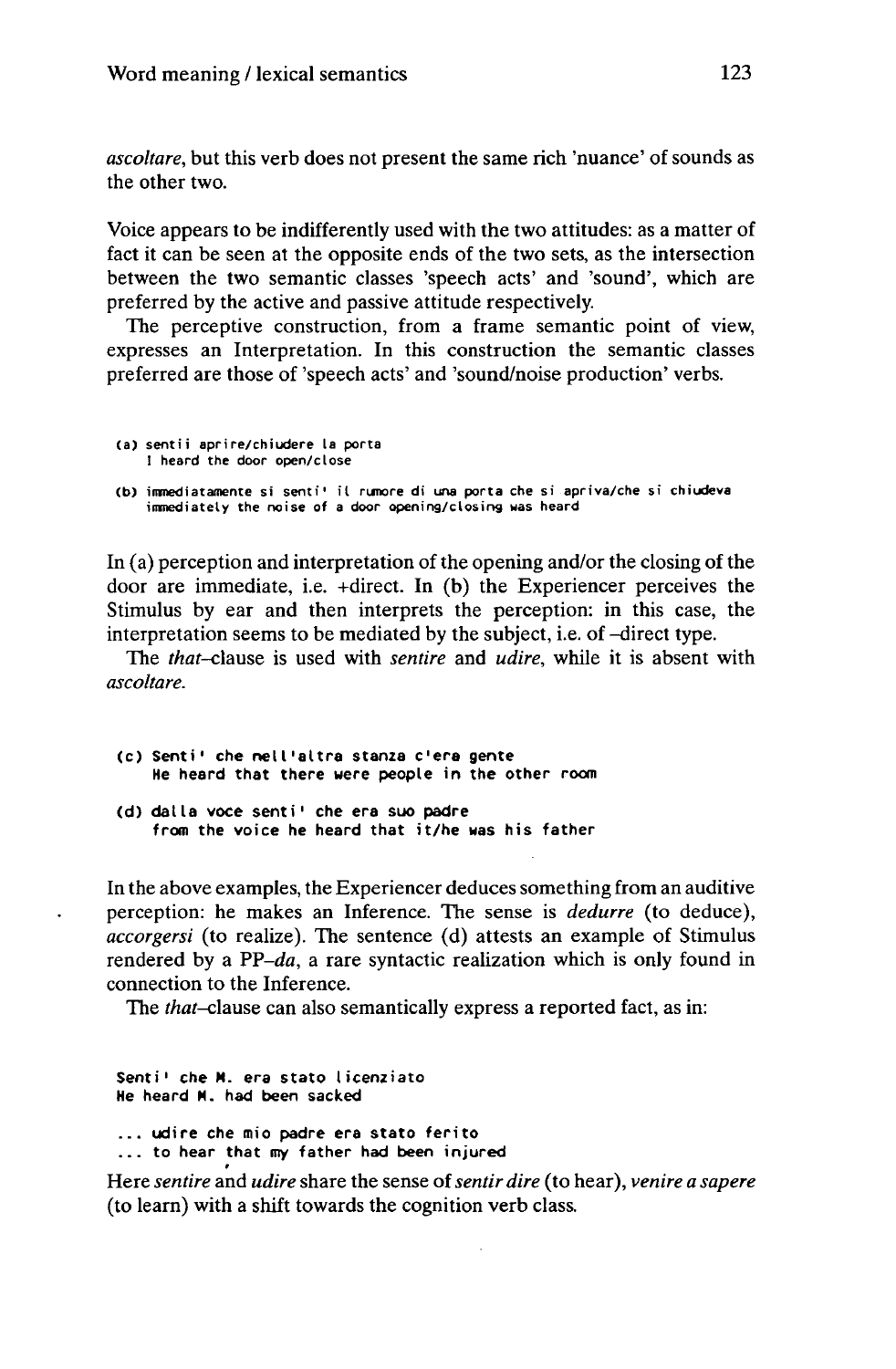In frame semantic terms the modifiers of the verbs constitute the Adjuncts to the Frame and are crucial for the clarification of the verb sense. The adjuncts which typically accompany *sentire* and *udire* belong to the 'time' semantic classes and mainly express the immediacy of the perception, *all'improvviso, ad un tratto, immediatamente, in quel momento, subito* (suddenly, all of a sudden, immediately, in a moment, at once). The adjuncts of *ascoltare* are of 'manner' type and semantically hint at an active attitude of the Experiencer, *attento, divertito, incuriosito, rapito, speranzoso* (careful, amused, curious, ravished, hopeful).

### **3. Final remarks: what should be added to dictionaries?**

The results of this theory-guided lexicographical analysis of the audition field have shown that some aspects of meaning, not fully accounted for in many general language dictionaries, can instead be explained by relating the semantic and syntactic features emerging from corpus evidence. Figure 2 synthetically describes this kind of work and what should be added or made explicit within the entries, especially in learners' and bilingual dictionaries and in computational lexicons.

First of all, a clear statement should indicate the passive vs. active semantic value of the Experiencer: this semantic feature has particular implications for*sentire,* which has a high degree of polysemy, different basic word-senses *ascoltare* and *udire* and different syntactic constructions depending on this Frame Element.

Furthermore, the following information should be integrated in the entries:

-the perceptive construction and the *that-clause* are linked to the immediacy of the audition and a passive way of perceiving. Within the passive attitude, either *udire* or*sentire* acquire different senses, in the presence of the former or the latter, as seen above.

- the entry for *ascoltare* should inform the user that the perceptive construction is rarely attested and that the *that-clause* is not allowed.

- the active sense of*sentire,* connected with complex verbal groups and the exhortative/imperative construction, should be made explicit.

selectional preferences operated by the verb on the object (Percept-Stimulus in frame semantic terms) should be specified. // *colpo di un fucile* or *il rombo di un temporale* (the shot of a gun or the thunder of a storm) are heard and not listened, while *un disco* or *le parole* (a record or the words) and their synonyms and/or hyponyms are listened to. The difference between the types of objects selected by the two senses of*sentire* is that the former are noises, suddenly produced by a source, which hit the auditive means of the experiencer without involving his will; the latter are things or situations which the experiencer can enjoy or evaluate.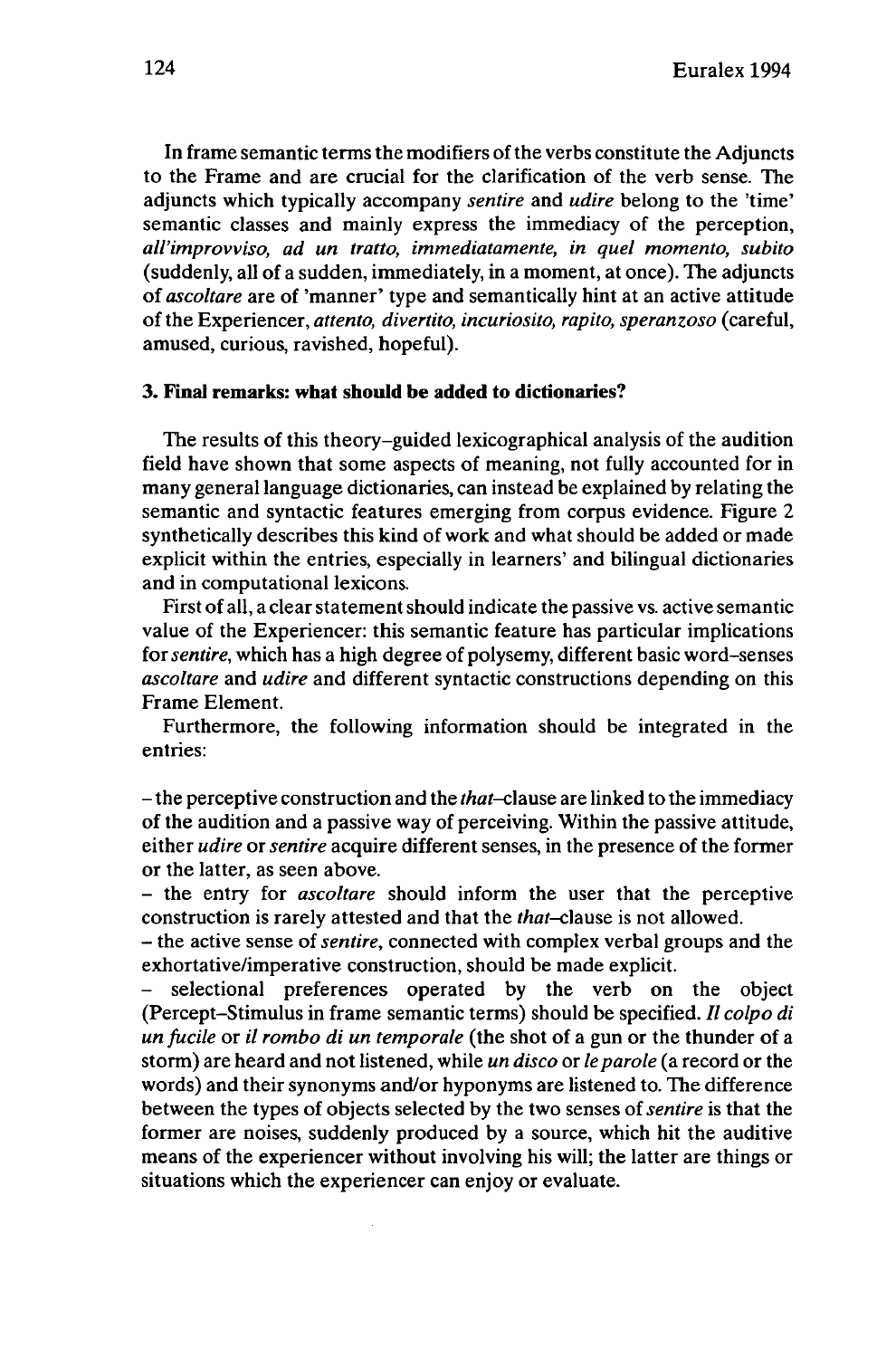- the semantic domain in which <sup>a</sup> verb is used may help distinguish <sup>a</sup> particular sense: no dictionaries specify that *sentire* and *ascoltare,* if used in juridical language, mean 'to interrogate' with an active Experiencer.

-the information concerning the Adjuncts, which are usually of the 'manner' type for the active attitude and of the 'temporal' type for the passive one, should be integrated.

Regarding the correspondence *sentire•ascoltare* and *sentire-udire,* another problem which should be dealt with in dictionaries is the preference for*sentire* compared with *udire* or *ascoltare:* thisseemsto be linked to stylistic reasons or to a particular linguistic register, written vs. spoken, regional vs. national or familiar vs. official language. In this respect it must be said that, in contemporary Italian, *udire* sounds rather obsolete and literary, and corpus data confirms this intuition, showing that it has the lowest frequency. This means that the semantic field of audition is indeed mostly expressed by *sentire* and *ascoltare*, which represent the two opposite modalities of passive and active audition.

#### **Notes**

I DELIS (Descriptive Linguistic Specification and Tools for Corpus-based Lexicon Building) is a project sponsored by the EEC, in action line of LRE. The project fits into a consolidated trend as regards linguistic researches dealing with the study and creation of reusable linguistic resources (Calzolari and Zampolli 1990) and falls within the framework of electronic corpora and dictionaries interaction (Bindi et al. forthcoming).

#### **References**

Alonge, A., Calzolari, N., Monachini, M. and Roventini, A. 1993. "Italian Linguistic Annotation". DELIS Working Paper. Pisa.

Bindi, R., Calzolari, N., Monachini, M., Pirrelli, V. and Zampolli, A. forthcoming. "Corpora and Computational Lexica: Integration of Different Methodologies of Lexical Knowledge Acquisition". Literary and Linguistic Computing 8, 4. Oxford: Oxford University Press. Burzio, L. 1986. Italian Syntax. Reidel. Dordrecht.

Calzolari, N. and Zampolli, A. 1990. "Lexical Databases and Textual Corpora: a Trend of Convergence between Computational Linguistics and Literary and Linguistic Computing" in S. Hockey N. Ide (eds.) Proceedings of ACH/ALLC 9076-83. Vancouver.

Cinque, G. 1992. The pseudo-relative and acc-ing Constructions after Verbs of Perception" in CLI-92.1.2, Working Papers in Linguistics. University of Venice.

DELIS Technical Annex 1992. Stuttgart.

Federici, S. 1993. "A Tool for Interactive Frame Assignment", DELIS Deliverable D-V-1. Pisa.

Fillmore, C.J. 1982. "Frame Semantics" in The Linguistic Society of Korea, Linguistics in the Morning Calm 111-137. Seoul: Hanshin.

Fillmore, C.J. and Atkins, B.T. 1992. Towards a Frame-based Lexicon: the Semantics of 'risk' and its Neighbors" in A. Lehrer & E. Kittay (eds.), Frames, Fields and Contrasts: New Essays in Semantic and Lexical Organization 75-102. Hillsdale: Erlbaum Associates.

Krüger, K. and Heid, U. 1993. "On the DELIS Corpus Evidence Encoding Schema (CEES)", DELIS Working Paper. Stuttgart.

Monachini, M., Roventini, A., Alonge, A., Calzolari, N. and Corazzari, O. 1994. "Linguistic Analysis of Italian Perception and Speech Act Verbs". DELIS Working Paper. Pisa.

Renzi, L. and Salvi, G. 1991. Grande grammatica italiana di consultazione vol. Il. Bologna: II Mulino.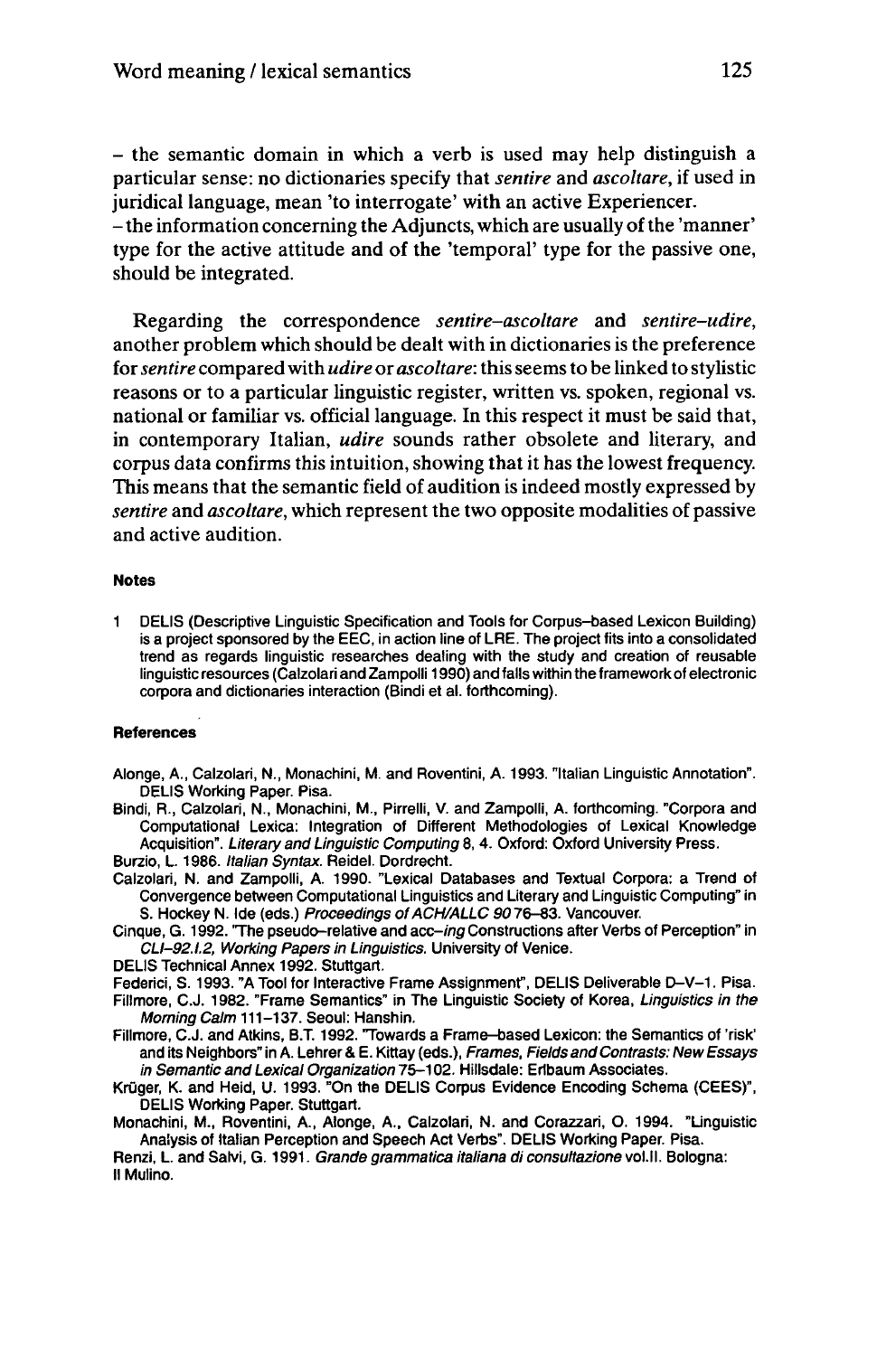#### **Dictionaries**

Zingarelli, N. 1983. Vocabolario della lingua italiana. Bologna: Zanichelli. Il nuovo dizionario italiano Garzanti 1984. Milano: Garzanti Editore.

Figure 1. Output of the FAT tool: example of coding with CEES

```
improwisamente cominciai a
senti re
gli animal i agi tars i tra gl i alberi intorno a me
KU Keyword
TF Text Form
HI Morphol.lnfo.
: v/f
                    : sent i re
                  : sent i re
SO Semantic Domain : Perc: A
ST Sense Tag : normal
    ID Language Domain : GL
GP Governing Predic: cominciare
    XP Expression : cominciai a
vo Voice : active
CT Clause Type : declarative
PO Polarity : positive
IN Inversion : no
LC Local Context : VP
ET Embedding Type : VPinf
SR Semantic Role : E:pas
GF Grammat. Function: subj
    Phrase Type : \cdotGA1 Sem/Synt. Attrib.: human
GA2 Sem/Synt. Attrib.: »control
GA2 Sem/Synt. Attrib.: »definite
SR Semantic Role : Print
GF Grammat. Function: bare-inf
PT Phrase Type : VPinf
XP Expression : agi tars i
GA2 Sem/Synt. Attrib.: »direct
SR
GF
PT
XP
GA1
Sem/Synt. Attrib.:
animal
GA3
Sem/Synt. Attrib.:
»overt
GAA
Sem/Synt. Attrib.:
»definite
    Semantic Role P:src
    Grammat. Function: obj
     Phrase Type
     Expression
                      NP
                      gli animal i
SR Semantic Role : A:time
GF Grammat. Function: adv
PT Phrase Type : AdvP
                   XP Expression : improwisamente
GA1 Sem/Synt. Attrib.: time
```